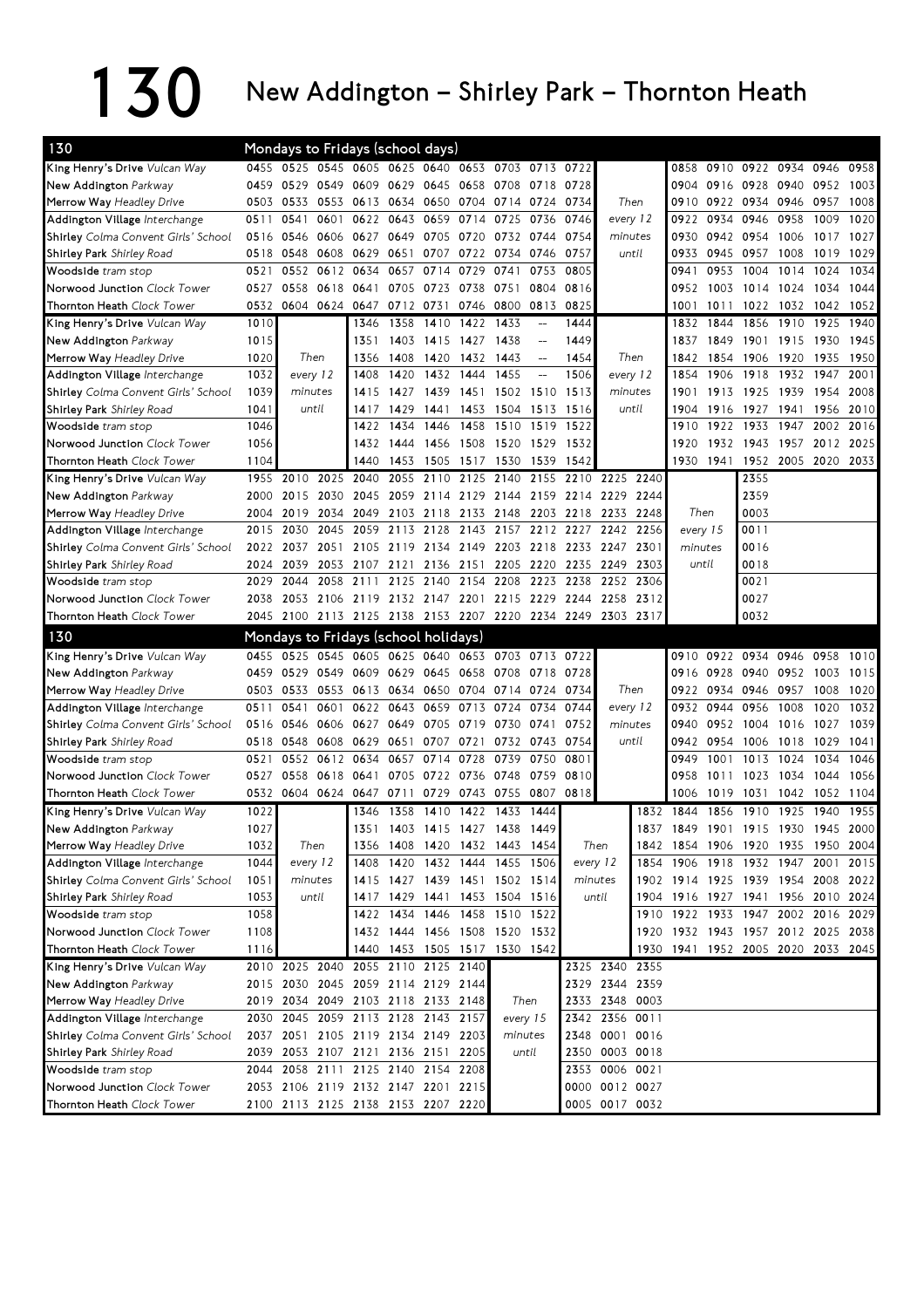| 0455 0525 0555 0625 0655 0715 0735 0755 0815 0830<br>King Henry's Drive <i>Vulcan Way</i><br>0845 0900 0915 0927<br>0939 0951<br>1002 1014<br>New Addington Parkway<br>0459<br>0529<br>0559 0629<br>0659 0719 0739<br>0759 0820<br>0835<br>0850<br>0905 0920<br>0932 0944 0956<br>1019<br>1007<br>0603 0633<br>0839<br>0854<br>0909 0924<br>0936<br>0503<br>0533<br>0703 0723 0743<br>0803 0824<br>0948<br>1000<br>1012<br>1024<br><b>Merrow Way</b> Headley Drive<br>0611<br>0641<br>0752<br>0813<br>0834<br>0849<br>0905<br>0920<br>0935<br>0959<br>1011<br>1035<br>Addington Village Interchange<br>0511<br>0541<br>0711<br>0732<br>0947<br>1023<br>0758<br>0819 0840<br>0855 0911<br>Shirley Colma Convent Girls' School<br>0546<br>0616 0646<br>0716 0737<br>0926 0941<br>0953<br>1005<br>1017 1029<br>1041<br>0516<br>0618 0648<br>0718 0739<br>0800<br>0821<br>0842<br>0857 0913<br>0928<br>0943<br>0955<br>1007<br>1043<br>0518<br>0548<br>1019<br>1031<br><b>Shirley Park</b> Shirley Road<br>0551<br>0621<br>0651<br>0722 0743<br>0804<br>0825<br>0846<br>0902 0918<br>0933<br>0948<br>1000<br>1013<br>1025<br>1050<br>0521<br>1037<br><b>Woodside</b> tram stop<br>0627 0658<br>0729 0750 0811<br>0832 0854 0910 0926 0941<br>0956<br>1009<br><b>Norwood Junction</b> Clock Tower<br>0527<br>0557<br>1022 1034<br>1046<br>1100<br>0602<br>0632 0703 0734<br>0756 0817<br><b>Thornton Heath</b> Clock Tower<br>0532<br>0839 0901<br>0917 0933<br>0948<br>1004<br>1017<br>1030<br>1043<br>1056<br>1110<br>1037<br>1026<br>1649<br>1701<br>1713<br>1725<br>1737<br>1749<br>1801<br>1815<br>1835<br>1855<br>1915<br>1935<br>1955<br>2015<br>King Henry's Drive <i>Vulcan Way</i><br>1042<br>2020<br>New Addington Parkway<br>1031<br>1706<br>1718<br>1730<br>1742<br>1754<br>1806<br>1820<br>1840<br>1900<br>1920<br>1940<br>2000<br>1654<br><b>Merrow Way</b> Headley Drive<br>1036<br>1047<br>Then<br>1723<br>1747<br>1759<br>1811<br>1825<br>1845<br>1905<br>1925<br>1944<br>2004<br>2024<br>1659<br>1711<br>1735<br>1047<br>1058<br>1758<br>1822<br>1916<br>1955<br>2015<br>2035<br>every 12<br>1710<br>1734<br>1746<br>1810<br>1836<br>1856<br>1936<br>Addington Village <i>Interchange</i><br>1722<br><b>Shirley</b> Colma Convent Girls' School<br>1053<br>1105<br>1741<br>1753<br>1805 1817 1829 1843<br>1903<br>1923<br>1943 2002<br>2022 2041<br>minutes<br>1717<br>1729<br>until<br>1055<br>1107<br>1819<br>1925<br>1945<br>2004<br>2024<br>2043<br><b>Shirley Park</b> Shirley Road<br>1719<br>1731<br>1743<br>1755<br>1807<br>1831<br>1845<br>1905<br>2009<br>1102<br>1738<br>1750<br>1801<br>1813<br>1825<br>1837<br>1850<br>1910<br>1930<br>1950<br>2029<br>2047<br>1114<br><b>Woodside</b> tram stop<br>1726<br>1823<br>1835<br>2056<br><b>Norwood Junction</b> Clock Tower<br>1112 1124<br>1748<br>1800<br>1811<br>1847<br>1900<br>1920<br>1940<br>2000 2018<br>2038<br>1736<br>1122<br>1843<br>1855<br>1908<br>1928<br>1948<br>2025<br>2045<br>2103<br><b>Thornton Heath</b> Clock Tower<br>1134<br>1757<br>1809<br>1820<br>1832<br>2007<br>1746<br>2115 2135<br>2155<br>2235<br>2255<br>2315<br>2335<br>2355<br>King Henry's Drive <i>Vulcan Way</i><br>2035<br>2055<br>2215<br>2119 2139<br>2159 2219 2239<br>2259 2319 2339<br>2359<br>New Addington Parkway<br>2040<br>2059<br>0003<br><b>Merrow Way</b> Headley Drive<br>2103<br>2123 2143<br>2203 2223 2243<br>2303 2323 2343<br>2044<br>2133 2152 2212 2232 2251<br>2311 2331<br>2351<br>0011<br>Addington Village Interchange<br>2054<br>2113<br>2139 2158<br>2218 2237<br>2256<br>Shirley Colma Convent Girls' School<br>2100<br>2119<br>2316<br>2336 2356<br>0016<br>2121<br>2141 2200<br>2220 2239<br>2258<br>2318 2338<br>2358<br>0018<br><b>Shirley Park</b> Shirley Road<br>2102<br>2144<br>2203<br>2223<br>2242<br>2301<br>2125<br>2321<br>2341<br>0001<br>0021<br><b>Woodside</b> tram stop<br>2106<br><b>Norwood Junction</b> Clock Tower<br>2151 2210<br>2229 2248 2307<br>2327<br>2347<br>0007 0027<br>2114<br>2132<br>2138 2157 2215 2234 2253 2312 2332 2352 0012 0032<br><b>Thornton Heath</b> Clock Tower<br>2120<br>130<br>Sundays and other Public Holidays (except Christmas Day)<br>King Henry's Drive Vulcan Way<br>0615<br>0645 0715<br>0745<br>0815 0845<br>0915<br>0935<br>0955 1015<br>1035<br>1515<br>0545<br>1055<br>1135<br>1115<br>1520<br>0819 0849<br>0919 0940<br>New Addington Parkway<br>0619<br>0649<br>0719<br>0749<br>1000<br>1020<br>1040<br>0549<br>1100<br>1120<br>1140<br>1525<br><b>Merrow Way</b> Headley Drive<br>0623<br>0653 0723<br>0753 0823 0853<br>0924 0945<br>1005<br>1025 1045<br>Then<br>0553<br>1105<br>1125<br>-1145<br>1535<br>0701 0731<br>0802<br>0832 0903<br>0934<br>0955<br>1015<br>every 20<br>Addington Village Interchange<br>0601<br>0631<br>1035<br>1055<br>1115<br>1135<br>1155<br>0706 0736<br>0807<br>0837<br>1541<br><b>Shirley</b> Colma Convent Girls' School<br>0606<br>0636<br>0909<br>0940<br>1001<br>1021<br>1041<br>1101<br>1121<br>1141<br>1201<br>minutes<br>1543<br>0809<br>1023<br>until<br>0608<br>0638<br>0708<br>0738<br>0839 0911<br>0942 1003<br>1043<br>1103<br>1123<br>1143<br>1203<br><b>Shirley Park</b> Shirley Road<br>0741<br>0812 0842<br>0914<br>0946<br>1008<br>1028<br>1048<br>1108<br>1548<br>0641<br>0711<br>1128<br>1148<br>1208<br><b>Woodside</b> tram stop<br>0611<br>1558<br>0717 0748<br><b>Norwood Junction</b> Clock Tower<br>0617<br>0647<br>0819 0849 0922<br>0954<br>1016<br>1037<br>1057<br>1117<br>1137<br>1157<br>1218<br>1607<br>0652 0722 0753 0824 0855 0928<br>1023<br>1045<br>1206<br><b>Thornton Heath</b> Clock Tower<br>0622<br>1000<br>1105<br>1125 1145<br>1227<br>2255<br>1535<br>1555<br>1615<br>1855 1915<br>1935 1955 2015 2035 2055 2115 2135<br>2155 2215<br>2235<br>King Henry's Drive <i>Vulcan Way</i><br>1600 1619<br>1859 1919<br>1939 1959 2019 2039 2059 2119 2139 2159 2219 2239 2259<br>New Addington Parkway<br>1540<br>1545 1605 1624<br>1904 1924 1944 2004 2023 2043 2103 2123 2143 2203 2223 2243 2303<br>Merrow Way Headley Drive<br>Then<br>1914 1934 1954 2014 2033 2053 2113 2133 2153 2212 2232 2251<br>1555 1615 1634<br>every 20<br>Addington Village Interchange<br>2311<br>1601 1621 1640<br>1920 1940 2000 2020 2039 2059 2119 2138 2158 2217 2237 2256 2316<br><b>Shirley</b> Colma Convent Girls' School<br>minutes<br>1922 1942 2002 2022 2041 2101 2121 2140 2200 2219 2239 2258 2318<br>Shirley Park <i>Shirley Road</i><br>1603 1623 1642<br>until<br>1608 1628 1647<br>1927 1947 2006 2026 2045 2105 2125 2144 2203 2222 2242 2301 2321<br><b>Woodside</b> tram stop<br>1937 1956 2014 2034 2053 2112 2132 2151 2210 2229 2249 2307 2327<br>Norwood Junction Clock Tower<br>1618 1638 1657<br>Thornton Heath Clock Tower<br>1626 1646 1705<br>1945 2003 2021 2041 2059 2118 2138 2157 2215 2234 2254 2312 2332<br>King Henry's Drive Vulcan Way<br>2315 2335 2355<br>New Addington Parkway<br>2319 2339 2359<br>2323 2343 0003<br>Merrow Way Headley Drive<br>2331 2351 0011<br>Addington Village Interchange<br>Shirley Colma Convent Girls' School<br>2336 2356 0016<br>2338 2358 0018<br>Shirley Park <i>Shirley Road</i><br><b>Woodside</b> tram stop<br>2341 0001 0021<br>Norwood Junction Clock Tower<br>2347 0007 0027 | 130 |  | Saturdays (also Good Friday) |  |  |  |  |  |  |  |  |
|--------------------------------------------------------------------------------------------------------------------------------------------------------------------------------------------------------------------------------------------------------------------------------------------------------------------------------------------------------------------------------------------------------------------------------------------------------------------------------------------------------------------------------------------------------------------------------------------------------------------------------------------------------------------------------------------------------------------------------------------------------------------------------------------------------------------------------------------------------------------------------------------------------------------------------------------------------------------------------------------------------------------------------------------------------------------------------------------------------------------------------------------------------------------------------------------------------------------------------------------------------------------------------------------------------------------------------------------------------------------------------------------------------------------------------------------------------------------------------------------------------------------------------------------------------------------------------------------------------------------------------------------------------------------------------------------------------------------------------------------------------------------------------------------------------------------------------------------------------------------------------------------------------------------------------------------------------------------------------------------------------------------------------------------------------------------------------------------------------------------------------------------------------------------------------------------------------------------------------------------------------------------------------------------------------------------------------------------------------------------------------------------------------------------------------------------------------------------------------------------------------------------------------------------------------------------------------------------------------------------------------------------------------------------------------------------------------------------------------------------------------------------------------------------------------------------------------------------------------------------------------------------------------------------------------------------------------------------------------------------------------------------------------------------------------------------------------------------------------------------------------------------------------------------------------------------------------------------------------------------------------------------------------------------------------------------------------------------------------------------------------------------------------------------------------------------------------------------------------------------------------------------------------------------------------------------------------------------------------------------------------------------------------------------------------------------------------------------------------------------------------------------------------------------------------------------------------------------------------------------------------------------------------------------------------------------------------------------------------------------------------------------------------------------------------------------------------------------------------------------------------------------------------------------------------------------------------------------------------------------------------------------------------------------------------------------------------------------------------------------------------------------------------------------------------------------------------------------------------------------------------------------------------------------------------------------------------------------------------------------------------------------------------------------------------------------------------------------------------------------------------------------------------------------------------------------------------------------------------------------------------------------------------------------------------------------------------------------------------------------------------------------------------------------------------------------------------------------------------------------------------------------------------------------------------------------------------------------------------------------------------------------------------------------------------------------------------------------------------------------------------------------------------------------------------------------------------------------------------------------------------------------------------------------------------------------------------------------------------------------------------------------------------------------------------------------------------------------------------------------------------------------------------------------------------------------------------------------------------------------------------------------------------------------------------------------------------------------------------------------------------------------------------------------------------------------------------------------------------------------------------------------------------------------------------------------------------------------------------------------------------------------------------------------------------------------------------------------------------------------------------------------------------------------------------------------------------------------------------------------------------------------------------------------------------------------------------------------------------------------------------------------------------------------------------------------------------------------------------------------------------------------------------------------------------------------------------------------------------------------------------------------------------------------------------------------------------------------------------------------------------------------------------------------------------------------------------------------------------------------------------------------------------------------------------------------------------------------------------------------------------------------------------|-----|--|------------------------------|--|--|--|--|--|--|--|--|
|                                                                                                                                                                                                                                                                                                                                                                                                                                                                                                                                                                                                                                                                                                                                                                                                                                                                                                                                                                                                                                                                                                                                                                                                                                                                                                                                                                                                                                                                                                                                                                                                                                                                                                                                                                                                                                                                                                                                                                                                                                                                                                                                                                                                                                                                                                                                                                                                                                                                                                                                                                                                                                                                                                                                                                                                                                                                                                                                                                                                                                                                                                                                                                                                                                                                                                                                                                                                                                                                                                                                                                                                                                                                                                                                                                                                                                                                                                                                                                                                                                                                                                                                                                                                                                                                                                                                                                                                                                                                                                                                                                                                                                                                                                                                                                                                                                                                                                                                                                                                                                                                                                                                                                                                                                                                                                                                                                                                                                                                                                                                                                                                                                                                                                                                                                                                                                                                                                                                                                                                                                                                                                                                                                                                                                                                                                                                                                                                                                                                                                                                                                                                                                                                                                                                                                                                                                                                                                                                                                                                                                                                                                                                                                                                                                                                                |     |  |                              |  |  |  |  |  |  |  |  |
|                                                                                                                                                                                                                                                                                                                                                                                                                                                                                                                                                                                                                                                                                                                                                                                                                                                                                                                                                                                                                                                                                                                                                                                                                                                                                                                                                                                                                                                                                                                                                                                                                                                                                                                                                                                                                                                                                                                                                                                                                                                                                                                                                                                                                                                                                                                                                                                                                                                                                                                                                                                                                                                                                                                                                                                                                                                                                                                                                                                                                                                                                                                                                                                                                                                                                                                                                                                                                                                                                                                                                                                                                                                                                                                                                                                                                                                                                                                                                                                                                                                                                                                                                                                                                                                                                                                                                                                                                                                                                                                                                                                                                                                                                                                                                                                                                                                                                                                                                                                                                                                                                                                                                                                                                                                                                                                                                                                                                                                                                                                                                                                                                                                                                                                                                                                                                                                                                                                                                                                                                                                                                                                                                                                                                                                                                                                                                                                                                                                                                                                                                                                                                                                                                                                                                                                                                                                                                                                                                                                                                                                                                                                                                                                                                                                                                |     |  |                              |  |  |  |  |  |  |  |  |
|                                                                                                                                                                                                                                                                                                                                                                                                                                                                                                                                                                                                                                                                                                                                                                                                                                                                                                                                                                                                                                                                                                                                                                                                                                                                                                                                                                                                                                                                                                                                                                                                                                                                                                                                                                                                                                                                                                                                                                                                                                                                                                                                                                                                                                                                                                                                                                                                                                                                                                                                                                                                                                                                                                                                                                                                                                                                                                                                                                                                                                                                                                                                                                                                                                                                                                                                                                                                                                                                                                                                                                                                                                                                                                                                                                                                                                                                                                                                                                                                                                                                                                                                                                                                                                                                                                                                                                                                                                                                                                                                                                                                                                                                                                                                                                                                                                                                                                                                                                                                                                                                                                                                                                                                                                                                                                                                                                                                                                                                                                                                                                                                                                                                                                                                                                                                                                                                                                                                                                                                                                                                                                                                                                                                                                                                                                                                                                                                                                                                                                                                                                                                                                                                                                                                                                                                                                                                                                                                                                                                                                                                                                                                                                                                                                                                                |     |  |                              |  |  |  |  |  |  |  |  |
|                                                                                                                                                                                                                                                                                                                                                                                                                                                                                                                                                                                                                                                                                                                                                                                                                                                                                                                                                                                                                                                                                                                                                                                                                                                                                                                                                                                                                                                                                                                                                                                                                                                                                                                                                                                                                                                                                                                                                                                                                                                                                                                                                                                                                                                                                                                                                                                                                                                                                                                                                                                                                                                                                                                                                                                                                                                                                                                                                                                                                                                                                                                                                                                                                                                                                                                                                                                                                                                                                                                                                                                                                                                                                                                                                                                                                                                                                                                                                                                                                                                                                                                                                                                                                                                                                                                                                                                                                                                                                                                                                                                                                                                                                                                                                                                                                                                                                                                                                                                                                                                                                                                                                                                                                                                                                                                                                                                                                                                                                                                                                                                                                                                                                                                                                                                                                                                                                                                                                                                                                                                                                                                                                                                                                                                                                                                                                                                                                                                                                                                                                                                                                                                                                                                                                                                                                                                                                                                                                                                                                                                                                                                                                                                                                                                                                |     |  |                              |  |  |  |  |  |  |  |  |
|                                                                                                                                                                                                                                                                                                                                                                                                                                                                                                                                                                                                                                                                                                                                                                                                                                                                                                                                                                                                                                                                                                                                                                                                                                                                                                                                                                                                                                                                                                                                                                                                                                                                                                                                                                                                                                                                                                                                                                                                                                                                                                                                                                                                                                                                                                                                                                                                                                                                                                                                                                                                                                                                                                                                                                                                                                                                                                                                                                                                                                                                                                                                                                                                                                                                                                                                                                                                                                                                                                                                                                                                                                                                                                                                                                                                                                                                                                                                                                                                                                                                                                                                                                                                                                                                                                                                                                                                                                                                                                                                                                                                                                                                                                                                                                                                                                                                                                                                                                                                                                                                                                                                                                                                                                                                                                                                                                                                                                                                                                                                                                                                                                                                                                                                                                                                                                                                                                                                                                                                                                                                                                                                                                                                                                                                                                                                                                                                                                                                                                                                                                                                                                                                                                                                                                                                                                                                                                                                                                                                                                                                                                                                                                                                                                                                                |     |  |                              |  |  |  |  |  |  |  |  |
|                                                                                                                                                                                                                                                                                                                                                                                                                                                                                                                                                                                                                                                                                                                                                                                                                                                                                                                                                                                                                                                                                                                                                                                                                                                                                                                                                                                                                                                                                                                                                                                                                                                                                                                                                                                                                                                                                                                                                                                                                                                                                                                                                                                                                                                                                                                                                                                                                                                                                                                                                                                                                                                                                                                                                                                                                                                                                                                                                                                                                                                                                                                                                                                                                                                                                                                                                                                                                                                                                                                                                                                                                                                                                                                                                                                                                                                                                                                                                                                                                                                                                                                                                                                                                                                                                                                                                                                                                                                                                                                                                                                                                                                                                                                                                                                                                                                                                                                                                                                                                                                                                                                                                                                                                                                                                                                                                                                                                                                                                                                                                                                                                                                                                                                                                                                                                                                                                                                                                                                                                                                                                                                                                                                                                                                                                                                                                                                                                                                                                                                                                                                                                                                                                                                                                                                                                                                                                                                                                                                                                                                                                                                                                                                                                                                                                |     |  |                              |  |  |  |  |  |  |  |  |
|                                                                                                                                                                                                                                                                                                                                                                                                                                                                                                                                                                                                                                                                                                                                                                                                                                                                                                                                                                                                                                                                                                                                                                                                                                                                                                                                                                                                                                                                                                                                                                                                                                                                                                                                                                                                                                                                                                                                                                                                                                                                                                                                                                                                                                                                                                                                                                                                                                                                                                                                                                                                                                                                                                                                                                                                                                                                                                                                                                                                                                                                                                                                                                                                                                                                                                                                                                                                                                                                                                                                                                                                                                                                                                                                                                                                                                                                                                                                                                                                                                                                                                                                                                                                                                                                                                                                                                                                                                                                                                                                                                                                                                                                                                                                                                                                                                                                                                                                                                                                                                                                                                                                                                                                                                                                                                                                                                                                                                                                                                                                                                                                                                                                                                                                                                                                                                                                                                                                                                                                                                                                                                                                                                                                                                                                                                                                                                                                                                                                                                                                                                                                                                                                                                                                                                                                                                                                                                                                                                                                                                                                                                                                                                                                                                                                                |     |  |                              |  |  |  |  |  |  |  |  |
|                                                                                                                                                                                                                                                                                                                                                                                                                                                                                                                                                                                                                                                                                                                                                                                                                                                                                                                                                                                                                                                                                                                                                                                                                                                                                                                                                                                                                                                                                                                                                                                                                                                                                                                                                                                                                                                                                                                                                                                                                                                                                                                                                                                                                                                                                                                                                                                                                                                                                                                                                                                                                                                                                                                                                                                                                                                                                                                                                                                                                                                                                                                                                                                                                                                                                                                                                                                                                                                                                                                                                                                                                                                                                                                                                                                                                                                                                                                                                                                                                                                                                                                                                                                                                                                                                                                                                                                                                                                                                                                                                                                                                                                                                                                                                                                                                                                                                                                                                                                                                                                                                                                                                                                                                                                                                                                                                                                                                                                                                                                                                                                                                                                                                                                                                                                                                                                                                                                                                                                                                                                                                                                                                                                                                                                                                                                                                                                                                                                                                                                                                                                                                                                                                                                                                                                                                                                                                                                                                                                                                                                                                                                                                                                                                                                                                |     |  |                              |  |  |  |  |  |  |  |  |
|                                                                                                                                                                                                                                                                                                                                                                                                                                                                                                                                                                                                                                                                                                                                                                                                                                                                                                                                                                                                                                                                                                                                                                                                                                                                                                                                                                                                                                                                                                                                                                                                                                                                                                                                                                                                                                                                                                                                                                                                                                                                                                                                                                                                                                                                                                                                                                                                                                                                                                                                                                                                                                                                                                                                                                                                                                                                                                                                                                                                                                                                                                                                                                                                                                                                                                                                                                                                                                                                                                                                                                                                                                                                                                                                                                                                                                                                                                                                                                                                                                                                                                                                                                                                                                                                                                                                                                                                                                                                                                                                                                                                                                                                                                                                                                                                                                                                                                                                                                                                                                                                                                                                                                                                                                                                                                                                                                                                                                                                                                                                                                                                                                                                                                                                                                                                                                                                                                                                                                                                                                                                                                                                                                                                                                                                                                                                                                                                                                                                                                                                                                                                                                                                                                                                                                                                                                                                                                                                                                                                                                                                                                                                                                                                                                                                                |     |  |                              |  |  |  |  |  |  |  |  |
|                                                                                                                                                                                                                                                                                                                                                                                                                                                                                                                                                                                                                                                                                                                                                                                                                                                                                                                                                                                                                                                                                                                                                                                                                                                                                                                                                                                                                                                                                                                                                                                                                                                                                                                                                                                                                                                                                                                                                                                                                                                                                                                                                                                                                                                                                                                                                                                                                                                                                                                                                                                                                                                                                                                                                                                                                                                                                                                                                                                                                                                                                                                                                                                                                                                                                                                                                                                                                                                                                                                                                                                                                                                                                                                                                                                                                                                                                                                                                                                                                                                                                                                                                                                                                                                                                                                                                                                                                                                                                                                                                                                                                                                                                                                                                                                                                                                                                                                                                                                                                                                                                                                                                                                                                                                                                                                                                                                                                                                                                                                                                                                                                                                                                                                                                                                                                                                                                                                                                                                                                                                                                                                                                                                                                                                                                                                                                                                                                                                                                                                                                                                                                                                                                                                                                                                                                                                                                                                                                                                                                                                                                                                                                                                                                                                                                |     |  |                              |  |  |  |  |  |  |  |  |
|                                                                                                                                                                                                                                                                                                                                                                                                                                                                                                                                                                                                                                                                                                                                                                                                                                                                                                                                                                                                                                                                                                                                                                                                                                                                                                                                                                                                                                                                                                                                                                                                                                                                                                                                                                                                                                                                                                                                                                                                                                                                                                                                                                                                                                                                                                                                                                                                                                                                                                                                                                                                                                                                                                                                                                                                                                                                                                                                                                                                                                                                                                                                                                                                                                                                                                                                                                                                                                                                                                                                                                                                                                                                                                                                                                                                                                                                                                                                                                                                                                                                                                                                                                                                                                                                                                                                                                                                                                                                                                                                                                                                                                                                                                                                                                                                                                                                                                                                                                                                                                                                                                                                                                                                                                                                                                                                                                                                                                                                                                                                                                                                                                                                                                                                                                                                                                                                                                                                                                                                                                                                                                                                                                                                                                                                                                                                                                                                                                                                                                                                                                                                                                                                                                                                                                                                                                                                                                                                                                                                                                                                                                                                                                                                                                                                                |     |  |                              |  |  |  |  |  |  |  |  |
|                                                                                                                                                                                                                                                                                                                                                                                                                                                                                                                                                                                                                                                                                                                                                                                                                                                                                                                                                                                                                                                                                                                                                                                                                                                                                                                                                                                                                                                                                                                                                                                                                                                                                                                                                                                                                                                                                                                                                                                                                                                                                                                                                                                                                                                                                                                                                                                                                                                                                                                                                                                                                                                                                                                                                                                                                                                                                                                                                                                                                                                                                                                                                                                                                                                                                                                                                                                                                                                                                                                                                                                                                                                                                                                                                                                                                                                                                                                                                                                                                                                                                                                                                                                                                                                                                                                                                                                                                                                                                                                                                                                                                                                                                                                                                                                                                                                                                                                                                                                                                                                                                                                                                                                                                                                                                                                                                                                                                                                                                                                                                                                                                                                                                                                                                                                                                                                                                                                                                                                                                                                                                                                                                                                                                                                                                                                                                                                                                                                                                                                                                                                                                                                                                                                                                                                                                                                                                                                                                                                                                                                                                                                                                                                                                                                                                |     |  |                              |  |  |  |  |  |  |  |  |
|                                                                                                                                                                                                                                                                                                                                                                                                                                                                                                                                                                                                                                                                                                                                                                                                                                                                                                                                                                                                                                                                                                                                                                                                                                                                                                                                                                                                                                                                                                                                                                                                                                                                                                                                                                                                                                                                                                                                                                                                                                                                                                                                                                                                                                                                                                                                                                                                                                                                                                                                                                                                                                                                                                                                                                                                                                                                                                                                                                                                                                                                                                                                                                                                                                                                                                                                                                                                                                                                                                                                                                                                                                                                                                                                                                                                                                                                                                                                                                                                                                                                                                                                                                                                                                                                                                                                                                                                                                                                                                                                                                                                                                                                                                                                                                                                                                                                                                                                                                                                                                                                                                                                                                                                                                                                                                                                                                                                                                                                                                                                                                                                                                                                                                                                                                                                                                                                                                                                                                                                                                                                                                                                                                                                                                                                                                                                                                                                                                                                                                                                                                                                                                                                                                                                                                                                                                                                                                                                                                                                                                                                                                                                                                                                                                                                                |     |  |                              |  |  |  |  |  |  |  |  |
|                                                                                                                                                                                                                                                                                                                                                                                                                                                                                                                                                                                                                                                                                                                                                                                                                                                                                                                                                                                                                                                                                                                                                                                                                                                                                                                                                                                                                                                                                                                                                                                                                                                                                                                                                                                                                                                                                                                                                                                                                                                                                                                                                                                                                                                                                                                                                                                                                                                                                                                                                                                                                                                                                                                                                                                                                                                                                                                                                                                                                                                                                                                                                                                                                                                                                                                                                                                                                                                                                                                                                                                                                                                                                                                                                                                                                                                                                                                                                                                                                                                                                                                                                                                                                                                                                                                                                                                                                                                                                                                                                                                                                                                                                                                                                                                                                                                                                                                                                                                                                                                                                                                                                                                                                                                                                                                                                                                                                                                                                                                                                                                                                                                                                                                                                                                                                                                                                                                                                                                                                                                                                                                                                                                                                                                                                                                                                                                                                                                                                                                                                                                                                                                                                                                                                                                                                                                                                                                                                                                                                                                                                                                                                                                                                                                                                |     |  |                              |  |  |  |  |  |  |  |  |
|                                                                                                                                                                                                                                                                                                                                                                                                                                                                                                                                                                                                                                                                                                                                                                                                                                                                                                                                                                                                                                                                                                                                                                                                                                                                                                                                                                                                                                                                                                                                                                                                                                                                                                                                                                                                                                                                                                                                                                                                                                                                                                                                                                                                                                                                                                                                                                                                                                                                                                                                                                                                                                                                                                                                                                                                                                                                                                                                                                                                                                                                                                                                                                                                                                                                                                                                                                                                                                                                                                                                                                                                                                                                                                                                                                                                                                                                                                                                                                                                                                                                                                                                                                                                                                                                                                                                                                                                                                                                                                                                                                                                                                                                                                                                                                                                                                                                                                                                                                                                                                                                                                                                                                                                                                                                                                                                                                                                                                                                                                                                                                                                                                                                                                                                                                                                                                                                                                                                                                                                                                                                                                                                                                                                                                                                                                                                                                                                                                                                                                                                                                                                                                                                                                                                                                                                                                                                                                                                                                                                                                                                                                                                                                                                                                                                                |     |  |                              |  |  |  |  |  |  |  |  |
|                                                                                                                                                                                                                                                                                                                                                                                                                                                                                                                                                                                                                                                                                                                                                                                                                                                                                                                                                                                                                                                                                                                                                                                                                                                                                                                                                                                                                                                                                                                                                                                                                                                                                                                                                                                                                                                                                                                                                                                                                                                                                                                                                                                                                                                                                                                                                                                                                                                                                                                                                                                                                                                                                                                                                                                                                                                                                                                                                                                                                                                                                                                                                                                                                                                                                                                                                                                                                                                                                                                                                                                                                                                                                                                                                                                                                                                                                                                                                                                                                                                                                                                                                                                                                                                                                                                                                                                                                                                                                                                                                                                                                                                                                                                                                                                                                                                                                                                                                                                                                                                                                                                                                                                                                                                                                                                                                                                                                                                                                                                                                                                                                                                                                                                                                                                                                                                                                                                                                                                                                                                                                                                                                                                                                                                                                                                                                                                                                                                                                                                                                                                                                                                                                                                                                                                                                                                                                                                                                                                                                                                                                                                                                                                                                                                                                |     |  |                              |  |  |  |  |  |  |  |  |
|                                                                                                                                                                                                                                                                                                                                                                                                                                                                                                                                                                                                                                                                                                                                                                                                                                                                                                                                                                                                                                                                                                                                                                                                                                                                                                                                                                                                                                                                                                                                                                                                                                                                                                                                                                                                                                                                                                                                                                                                                                                                                                                                                                                                                                                                                                                                                                                                                                                                                                                                                                                                                                                                                                                                                                                                                                                                                                                                                                                                                                                                                                                                                                                                                                                                                                                                                                                                                                                                                                                                                                                                                                                                                                                                                                                                                                                                                                                                                                                                                                                                                                                                                                                                                                                                                                                                                                                                                                                                                                                                                                                                                                                                                                                                                                                                                                                                                                                                                                                                                                                                                                                                                                                                                                                                                                                                                                                                                                                                                                                                                                                                                                                                                                                                                                                                                                                                                                                                                                                                                                                                                                                                                                                                                                                                                                                                                                                                                                                                                                                                                                                                                                                                                                                                                                                                                                                                                                                                                                                                                                                                                                                                                                                                                                                                                |     |  |                              |  |  |  |  |  |  |  |  |
|                                                                                                                                                                                                                                                                                                                                                                                                                                                                                                                                                                                                                                                                                                                                                                                                                                                                                                                                                                                                                                                                                                                                                                                                                                                                                                                                                                                                                                                                                                                                                                                                                                                                                                                                                                                                                                                                                                                                                                                                                                                                                                                                                                                                                                                                                                                                                                                                                                                                                                                                                                                                                                                                                                                                                                                                                                                                                                                                                                                                                                                                                                                                                                                                                                                                                                                                                                                                                                                                                                                                                                                                                                                                                                                                                                                                                                                                                                                                                                                                                                                                                                                                                                                                                                                                                                                                                                                                                                                                                                                                                                                                                                                                                                                                                                                                                                                                                                                                                                                                                                                                                                                                                                                                                                                                                                                                                                                                                                                                                                                                                                                                                                                                                                                                                                                                                                                                                                                                                                                                                                                                                                                                                                                                                                                                                                                                                                                                                                                                                                                                                                                                                                                                                                                                                                                                                                                                                                                                                                                                                                                                                                                                                                                                                                                                                |     |  |                              |  |  |  |  |  |  |  |  |
|                                                                                                                                                                                                                                                                                                                                                                                                                                                                                                                                                                                                                                                                                                                                                                                                                                                                                                                                                                                                                                                                                                                                                                                                                                                                                                                                                                                                                                                                                                                                                                                                                                                                                                                                                                                                                                                                                                                                                                                                                                                                                                                                                                                                                                                                                                                                                                                                                                                                                                                                                                                                                                                                                                                                                                                                                                                                                                                                                                                                                                                                                                                                                                                                                                                                                                                                                                                                                                                                                                                                                                                                                                                                                                                                                                                                                                                                                                                                                                                                                                                                                                                                                                                                                                                                                                                                                                                                                                                                                                                                                                                                                                                                                                                                                                                                                                                                                                                                                                                                                                                                                                                                                                                                                                                                                                                                                                                                                                                                                                                                                                                                                                                                                                                                                                                                                                                                                                                                                                                                                                                                                                                                                                                                                                                                                                                                                                                                                                                                                                                                                                                                                                                                                                                                                                                                                                                                                                                                                                                                                                                                                                                                                                                                                                                                                |     |  |                              |  |  |  |  |  |  |  |  |
|                                                                                                                                                                                                                                                                                                                                                                                                                                                                                                                                                                                                                                                                                                                                                                                                                                                                                                                                                                                                                                                                                                                                                                                                                                                                                                                                                                                                                                                                                                                                                                                                                                                                                                                                                                                                                                                                                                                                                                                                                                                                                                                                                                                                                                                                                                                                                                                                                                                                                                                                                                                                                                                                                                                                                                                                                                                                                                                                                                                                                                                                                                                                                                                                                                                                                                                                                                                                                                                                                                                                                                                                                                                                                                                                                                                                                                                                                                                                                                                                                                                                                                                                                                                                                                                                                                                                                                                                                                                                                                                                                                                                                                                                                                                                                                                                                                                                                                                                                                                                                                                                                                                                                                                                                                                                                                                                                                                                                                                                                                                                                                                                                                                                                                                                                                                                                                                                                                                                                                                                                                                                                                                                                                                                                                                                                                                                                                                                                                                                                                                                                                                                                                                                                                                                                                                                                                                                                                                                                                                                                                                                                                                                                                                                                                                                                |     |  |                              |  |  |  |  |  |  |  |  |
|                                                                                                                                                                                                                                                                                                                                                                                                                                                                                                                                                                                                                                                                                                                                                                                                                                                                                                                                                                                                                                                                                                                                                                                                                                                                                                                                                                                                                                                                                                                                                                                                                                                                                                                                                                                                                                                                                                                                                                                                                                                                                                                                                                                                                                                                                                                                                                                                                                                                                                                                                                                                                                                                                                                                                                                                                                                                                                                                                                                                                                                                                                                                                                                                                                                                                                                                                                                                                                                                                                                                                                                                                                                                                                                                                                                                                                                                                                                                                                                                                                                                                                                                                                                                                                                                                                                                                                                                                                                                                                                                                                                                                                                                                                                                                                                                                                                                                                                                                                                                                                                                                                                                                                                                                                                                                                                                                                                                                                                                                                                                                                                                                                                                                                                                                                                                                                                                                                                                                                                                                                                                                                                                                                                                                                                                                                                                                                                                                                                                                                                                                                                                                                                                                                                                                                                                                                                                                                                                                                                                                                                                                                                                                                                                                                                                                |     |  |                              |  |  |  |  |  |  |  |  |
|                                                                                                                                                                                                                                                                                                                                                                                                                                                                                                                                                                                                                                                                                                                                                                                                                                                                                                                                                                                                                                                                                                                                                                                                                                                                                                                                                                                                                                                                                                                                                                                                                                                                                                                                                                                                                                                                                                                                                                                                                                                                                                                                                                                                                                                                                                                                                                                                                                                                                                                                                                                                                                                                                                                                                                                                                                                                                                                                                                                                                                                                                                                                                                                                                                                                                                                                                                                                                                                                                                                                                                                                                                                                                                                                                                                                                                                                                                                                                                                                                                                                                                                                                                                                                                                                                                                                                                                                                                                                                                                                                                                                                                                                                                                                                                                                                                                                                                                                                                                                                                                                                                                                                                                                                                                                                                                                                                                                                                                                                                                                                                                                                                                                                                                                                                                                                                                                                                                                                                                                                                                                                                                                                                                                                                                                                                                                                                                                                                                                                                                                                                                                                                                                                                                                                                                                                                                                                                                                                                                                                                                                                                                                                                                                                                                                                |     |  |                              |  |  |  |  |  |  |  |  |
|                                                                                                                                                                                                                                                                                                                                                                                                                                                                                                                                                                                                                                                                                                                                                                                                                                                                                                                                                                                                                                                                                                                                                                                                                                                                                                                                                                                                                                                                                                                                                                                                                                                                                                                                                                                                                                                                                                                                                                                                                                                                                                                                                                                                                                                                                                                                                                                                                                                                                                                                                                                                                                                                                                                                                                                                                                                                                                                                                                                                                                                                                                                                                                                                                                                                                                                                                                                                                                                                                                                                                                                                                                                                                                                                                                                                                                                                                                                                                                                                                                                                                                                                                                                                                                                                                                                                                                                                                                                                                                                                                                                                                                                                                                                                                                                                                                                                                                                                                                                                                                                                                                                                                                                                                                                                                                                                                                                                                                                                                                                                                                                                                                                                                                                                                                                                                                                                                                                                                                                                                                                                                                                                                                                                                                                                                                                                                                                                                                                                                                                                                                                                                                                                                                                                                                                                                                                                                                                                                                                                                                                                                                                                                                                                                                                                                |     |  |                              |  |  |  |  |  |  |  |  |
|                                                                                                                                                                                                                                                                                                                                                                                                                                                                                                                                                                                                                                                                                                                                                                                                                                                                                                                                                                                                                                                                                                                                                                                                                                                                                                                                                                                                                                                                                                                                                                                                                                                                                                                                                                                                                                                                                                                                                                                                                                                                                                                                                                                                                                                                                                                                                                                                                                                                                                                                                                                                                                                                                                                                                                                                                                                                                                                                                                                                                                                                                                                                                                                                                                                                                                                                                                                                                                                                                                                                                                                                                                                                                                                                                                                                                                                                                                                                                                                                                                                                                                                                                                                                                                                                                                                                                                                                                                                                                                                                                                                                                                                                                                                                                                                                                                                                                                                                                                                                                                                                                                                                                                                                                                                                                                                                                                                                                                                                                                                                                                                                                                                                                                                                                                                                                                                                                                                                                                                                                                                                                                                                                                                                                                                                                                                                                                                                                                                                                                                                                                                                                                                                                                                                                                                                                                                                                                                                                                                                                                                                                                                                                                                                                                                                                |     |  |                              |  |  |  |  |  |  |  |  |
|                                                                                                                                                                                                                                                                                                                                                                                                                                                                                                                                                                                                                                                                                                                                                                                                                                                                                                                                                                                                                                                                                                                                                                                                                                                                                                                                                                                                                                                                                                                                                                                                                                                                                                                                                                                                                                                                                                                                                                                                                                                                                                                                                                                                                                                                                                                                                                                                                                                                                                                                                                                                                                                                                                                                                                                                                                                                                                                                                                                                                                                                                                                                                                                                                                                                                                                                                                                                                                                                                                                                                                                                                                                                                                                                                                                                                                                                                                                                                                                                                                                                                                                                                                                                                                                                                                                                                                                                                                                                                                                                                                                                                                                                                                                                                                                                                                                                                                                                                                                                                                                                                                                                                                                                                                                                                                                                                                                                                                                                                                                                                                                                                                                                                                                                                                                                                                                                                                                                                                                                                                                                                                                                                                                                                                                                                                                                                                                                                                                                                                                                                                                                                                                                                                                                                                                                                                                                                                                                                                                                                                                                                                                                                                                                                                                                                |     |  |                              |  |  |  |  |  |  |  |  |
|                                                                                                                                                                                                                                                                                                                                                                                                                                                                                                                                                                                                                                                                                                                                                                                                                                                                                                                                                                                                                                                                                                                                                                                                                                                                                                                                                                                                                                                                                                                                                                                                                                                                                                                                                                                                                                                                                                                                                                                                                                                                                                                                                                                                                                                                                                                                                                                                                                                                                                                                                                                                                                                                                                                                                                                                                                                                                                                                                                                                                                                                                                                                                                                                                                                                                                                                                                                                                                                                                                                                                                                                                                                                                                                                                                                                                                                                                                                                                                                                                                                                                                                                                                                                                                                                                                                                                                                                                                                                                                                                                                                                                                                                                                                                                                                                                                                                                                                                                                                                                                                                                                                                                                                                                                                                                                                                                                                                                                                                                                                                                                                                                                                                                                                                                                                                                                                                                                                                                                                                                                                                                                                                                                                                                                                                                                                                                                                                                                                                                                                                                                                                                                                                                                                                                                                                                                                                                                                                                                                                                                                                                                                                                                                                                                                                                |     |  |                              |  |  |  |  |  |  |  |  |
|                                                                                                                                                                                                                                                                                                                                                                                                                                                                                                                                                                                                                                                                                                                                                                                                                                                                                                                                                                                                                                                                                                                                                                                                                                                                                                                                                                                                                                                                                                                                                                                                                                                                                                                                                                                                                                                                                                                                                                                                                                                                                                                                                                                                                                                                                                                                                                                                                                                                                                                                                                                                                                                                                                                                                                                                                                                                                                                                                                                                                                                                                                                                                                                                                                                                                                                                                                                                                                                                                                                                                                                                                                                                                                                                                                                                                                                                                                                                                                                                                                                                                                                                                                                                                                                                                                                                                                                                                                                                                                                                                                                                                                                                                                                                                                                                                                                                                                                                                                                                                                                                                                                                                                                                                                                                                                                                                                                                                                                                                                                                                                                                                                                                                                                                                                                                                                                                                                                                                                                                                                                                                                                                                                                                                                                                                                                                                                                                                                                                                                                                                                                                                                                                                                                                                                                                                                                                                                                                                                                                                                                                                                                                                                                                                                                                                |     |  |                              |  |  |  |  |  |  |  |  |
|                                                                                                                                                                                                                                                                                                                                                                                                                                                                                                                                                                                                                                                                                                                                                                                                                                                                                                                                                                                                                                                                                                                                                                                                                                                                                                                                                                                                                                                                                                                                                                                                                                                                                                                                                                                                                                                                                                                                                                                                                                                                                                                                                                                                                                                                                                                                                                                                                                                                                                                                                                                                                                                                                                                                                                                                                                                                                                                                                                                                                                                                                                                                                                                                                                                                                                                                                                                                                                                                                                                                                                                                                                                                                                                                                                                                                                                                                                                                                                                                                                                                                                                                                                                                                                                                                                                                                                                                                                                                                                                                                                                                                                                                                                                                                                                                                                                                                                                                                                                                                                                                                                                                                                                                                                                                                                                                                                                                                                                                                                                                                                                                                                                                                                                                                                                                                                                                                                                                                                                                                                                                                                                                                                                                                                                                                                                                                                                                                                                                                                                                                                                                                                                                                                                                                                                                                                                                                                                                                                                                                                                                                                                                                                                                                                                                                |     |  |                              |  |  |  |  |  |  |  |  |
|                                                                                                                                                                                                                                                                                                                                                                                                                                                                                                                                                                                                                                                                                                                                                                                                                                                                                                                                                                                                                                                                                                                                                                                                                                                                                                                                                                                                                                                                                                                                                                                                                                                                                                                                                                                                                                                                                                                                                                                                                                                                                                                                                                                                                                                                                                                                                                                                                                                                                                                                                                                                                                                                                                                                                                                                                                                                                                                                                                                                                                                                                                                                                                                                                                                                                                                                                                                                                                                                                                                                                                                                                                                                                                                                                                                                                                                                                                                                                                                                                                                                                                                                                                                                                                                                                                                                                                                                                                                                                                                                                                                                                                                                                                                                                                                                                                                                                                                                                                                                                                                                                                                                                                                                                                                                                                                                                                                                                                                                                                                                                                                                                                                                                                                                                                                                                                                                                                                                                                                                                                                                                                                                                                                                                                                                                                                                                                                                                                                                                                                                                                                                                                                                                                                                                                                                                                                                                                                                                                                                                                                                                                                                                                                                                                                                                |     |  |                              |  |  |  |  |  |  |  |  |
|                                                                                                                                                                                                                                                                                                                                                                                                                                                                                                                                                                                                                                                                                                                                                                                                                                                                                                                                                                                                                                                                                                                                                                                                                                                                                                                                                                                                                                                                                                                                                                                                                                                                                                                                                                                                                                                                                                                                                                                                                                                                                                                                                                                                                                                                                                                                                                                                                                                                                                                                                                                                                                                                                                                                                                                                                                                                                                                                                                                                                                                                                                                                                                                                                                                                                                                                                                                                                                                                                                                                                                                                                                                                                                                                                                                                                                                                                                                                                                                                                                                                                                                                                                                                                                                                                                                                                                                                                                                                                                                                                                                                                                                                                                                                                                                                                                                                                                                                                                                                                                                                                                                                                                                                                                                                                                                                                                                                                                                                                                                                                                                                                                                                                                                                                                                                                                                                                                                                                                                                                                                                                                                                                                                                                                                                                                                                                                                                                                                                                                                                                                                                                                                                                                                                                                                                                                                                                                                                                                                                                                                                                                                                                                                                                                                                                |     |  |                              |  |  |  |  |  |  |  |  |
|                                                                                                                                                                                                                                                                                                                                                                                                                                                                                                                                                                                                                                                                                                                                                                                                                                                                                                                                                                                                                                                                                                                                                                                                                                                                                                                                                                                                                                                                                                                                                                                                                                                                                                                                                                                                                                                                                                                                                                                                                                                                                                                                                                                                                                                                                                                                                                                                                                                                                                                                                                                                                                                                                                                                                                                                                                                                                                                                                                                                                                                                                                                                                                                                                                                                                                                                                                                                                                                                                                                                                                                                                                                                                                                                                                                                                                                                                                                                                                                                                                                                                                                                                                                                                                                                                                                                                                                                                                                                                                                                                                                                                                                                                                                                                                                                                                                                                                                                                                                                                                                                                                                                                                                                                                                                                                                                                                                                                                                                                                                                                                                                                                                                                                                                                                                                                                                                                                                                                                                                                                                                                                                                                                                                                                                                                                                                                                                                                                                                                                                                                                                                                                                                                                                                                                                                                                                                                                                                                                                                                                                                                                                                                                                                                                                                                |     |  |                              |  |  |  |  |  |  |  |  |
|                                                                                                                                                                                                                                                                                                                                                                                                                                                                                                                                                                                                                                                                                                                                                                                                                                                                                                                                                                                                                                                                                                                                                                                                                                                                                                                                                                                                                                                                                                                                                                                                                                                                                                                                                                                                                                                                                                                                                                                                                                                                                                                                                                                                                                                                                                                                                                                                                                                                                                                                                                                                                                                                                                                                                                                                                                                                                                                                                                                                                                                                                                                                                                                                                                                                                                                                                                                                                                                                                                                                                                                                                                                                                                                                                                                                                                                                                                                                                                                                                                                                                                                                                                                                                                                                                                                                                                                                                                                                                                                                                                                                                                                                                                                                                                                                                                                                                                                                                                                                                                                                                                                                                                                                                                                                                                                                                                                                                                                                                                                                                                                                                                                                                                                                                                                                                                                                                                                                                                                                                                                                                                                                                                                                                                                                                                                                                                                                                                                                                                                                                                                                                                                                                                                                                                                                                                                                                                                                                                                                                                                                                                                                                                                                                                                                                |     |  |                              |  |  |  |  |  |  |  |  |
|                                                                                                                                                                                                                                                                                                                                                                                                                                                                                                                                                                                                                                                                                                                                                                                                                                                                                                                                                                                                                                                                                                                                                                                                                                                                                                                                                                                                                                                                                                                                                                                                                                                                                                                                                                                                                                                                                                                                                                                                                                                                                                                                                                                                                                                                                                                                                                                                                                                                                                                                                                                                                                                                                                                                                                                                                                                                                                                                                                                                                                                                                                                                                                                                                                                                                                                                                                                                                                                                                                                                                                                                                                                                                                                                                                                                                                                                                                                                                                                                                                                                                                                                                                                                                                                                                                                                                                                                                                                                                                                                                                                                                                                                                                                                                                                                                                                                                                                                                                                                                                                                                                                                                                                                                                                                                                                                                                                                                                                                                                                                                                                                                                                                                                                                                                                                                                                                                                                                                                                                                                                                                                                                                                                                                                                                                                                                                                                                                                                                                                                                                                                                                                                                                                                                                                                                                                                                                                                                                                                                                                                                                                                                                                                                                                                                                |     |  |                              |  |  |  |  |  |  |  |  |
|                                                                                                                                                                                                                                                                                                                                                                                                                                                                                                                                                                                                                                                                                                                                                                                                                                                                                                                                                                                                                                                                                                                                                                                                                                                                                                                                                                                                                                                                                                                                                                                                                                                                                                                                                                                                                                                                                                                                                                                                                                                                                                                                                                                                                                                                                                                                                                                                                                                                                                                                                                                                                                                                                                                                                                                                                                                                                                                                                                                                                                                                                                                                                                                                                                                                                                                                                                                                                                                                                                                                                                                                                                                                                                                                                                                                                                                                                                                                                                                                                                                                                                                                                                                                                                                                                                                                                                                                                                                                                                                                                                                                                                                                                                                                                                                                                                                                                                                                                                                                                                                                                                                                                                                                                                                                                                                                                                                                                                                                                                                                                                                                                                                                                                                                                                                                                                                                                                                                                                                                                                                                                                                                                                                                                                                                                                                                                                                                                                                                                                                                                                                                                                                                                                                                                                                                                                                                                                                                                                                                                                                                                                                                                                                                                                                                                |     |  |                              |  |  |  |  |  |  |  |  |
|                                                                                                                                                                                                                                                                                                                                                                                                                                                                                                                                                                                                                                                                                                                                                                                                                                                                                                                                                                                                                                                                                                                                                                                                                                                                                                                                                                                                                                                                                                                                                                                                                                                                                                                                                                                                                                                                                                                                                                                                                                                                                                                                                                                                                                                                                                                                                                                                                                                                                                                                                                                                                                                                                                                                                                                                                                                                                                                                                                                                                                                                                                                                                                                                                                                                                                                                                                                                                                                                                                                                                                                                                                                                                                                                                                                                                                                                                                                                                                                                                                                                                                                                                                                                                                                                                                                                                                                                                                                                                                                                                                                                                                                                                                                                                                                                                                                                                                                                                                                                                                                                                                                                                                                                                                                                                                                                                                                                                                                                                                                                                                                                                                                                                                                                                                                                                                                                                                                                                                                                                                                                                                                                                                                                                                                                                                                                                                                                                                                                                                                                                                                                                                                                                                                                                                                                                                                                                                                                                                                                                                                                                                                                                                                                                                                                                |     |  |                              |  |  |  |  |  |  |  |  |
|                                                                                                                                                                                                                                                                                                                                                                                                                                                                                                                                                                                                                                                                                                                                                                                                                                                                                                                                                                                                                                                                                                                                                                                                                                                                                                                                                                                                                                                                                                                                                                                                                                                                                                                                                                                                                                                                                                                                                                                                                                                                                                                                                                                                                                                                                                                                                                                                                                                                                                                                                                                                                                                                                                                                                                                                                                                                                                                                                                                                                                                                                                                                                                                                                                                                                                                                                                                                                                                                                                                                                                                                                                                                                                                                                                                                                                                                                                                                                                                                                                                                                                                                                                                                                                                                                                                                                                                                                                                                                                                                                                                                                                                                                                                                                                                                                                                                                                                                                                                                                                                                                                                                                                                                                                                                                                                                                                                                                                                                                                                                                                                                                                                                                                                                                                                                                                                                                                                                                                                                                                                                                                                                                                                                                                                                                                                                                                                                                                                                                                                                                                                                                                                                                                                                                                                                                                                                                                                                                                                                                                                                                                                                                                                                                                                                                |     |  |                              |  |  |  |  |  |  |  |  |
|                                                                                                                                                                                                                                                                                                                                                                                                                                                                                                                                                                                                                                                                                                                                                                                                                                                                                                                                                                                                                                                                                                                                                                                                                                                                                                                                                                                                                                                                                                                                                                                                                                                                                                                                                                                                                                                                                                                                                                                                                                                                                                                                                                                                                                                                                                                                                                                                                                                                                                                                                                                                                                                                                                                                                                                                                                                                                                                                                                                                                                                                                                                                                                                                                                                                                                                                                                                                                                                                                                                                                                                                                                                                                                                                                                                                                                                                                                                                                                                                                                                                                                                                                                                                                                                                                                                                                                                                                                                                                                                                                                                                                                                                                                                                                                                                                                                                                                                                                                                                                                                                                                                                                                                                                                                                                                                                                                                                                                                                                                                                                                                                                                                                                                                                                                                                                                                                                                                                                                                                                                                                                                                                                                                                                                                                                                                                                                                                                                                                                                                                                                                                                                                                                                                                                                                                                                                                                                                                                                                                                                                                                                                                                                                                                                                                                |     |  |                              |  |  |  |  |  |  |  |  |
|                                                                                                                                                                                                                                                                                                                                                                                                                                                                                                                                                                                                                                                                                                                                                                                                                                                                                                                                                                                                                                                                                                                                                                                                                                                                                                                                                                                                                                                                                                                                                                                                                                                                                                                                                                                                                                                                                                                                                                                                                                                                                                                                                                                                                                                                                                                                                                                                                                                                                                                                                                                                                                                                                                                                                                                                                                                                                                                                                                                                                                                                                                                                                                                                                                                                                                                                                                                                                                                                                                                                                                                                                                                                                                                                                                                                                                                                                                                                                                                                                                                                                                                                                                                                                                                                                                                                                                                                                                                                                                                                                                                                                                                                                                                                                                                                                                                                                                                                                                                                                                                                                                                                                                                                                                                                                                                                                                                                                                                                                                                                                                                                                                                                                                                                                                                                                                                                                                                                                                                                                                                                                                                                                                                                                                                                                                                                                                                                                                                                                                                                                                                                                                                                                                                                                                                                                                                                                                                                                                                                                                                                                                                                                                                                                                                                                |     |  |                              |  |  |  |  |  |  |  |  |
|                                                                                                                                                                                                                                                                                                                                                                                                                                                                                                                                                                                                                                                                                                                                                                                                                                                                                                                                                                                                                                                                                                                                                                                                                                                                                                                                                                                                                                                                                                                                                                                                                                                                                                                                                                                                                                                                                                                                                                                                                                                                                                                                                                                                                                                                                                                                                                                                                                                                                                                                                                                                                                                                                                                                                                                                                                                                                                                                                                                                                                                                                                                                                                                                                                                                                                                                                                                                                                                                                                                                                                                                                                                                                                                                                                                                                                                                                                                                                                                                                                                                                                                                                                                                                                                                                                                                                                                                                                                                                                                                                                                                                                                                                                                                                                                                                                                                                                                                                                                                                                                                                                                                                                                                                                                                                                                                                                                                                                                                                                                                                                                                                                                                                                                                                                                                                                                                                                                                                                                                                                                                                                                                                                                                                                                                                                                                                                                                                                                                                                                                                                                                                                                                                                                                                                                                                                                                                                                                                                                                                                                                                                                                                                                                                                                                                |     |  |                              |  |  |  |  |  |  |  |  |
|                                                                                                                                                                                                                                                                                                                                                                                                                                                                                                                                                                                                                                                                                                                                                                                                                                                                                                                                                                                                                                                                                                                                                                                                                                                                                                                                                                                                                                                                                                                                                                                                                                                                                                                                                                                                                                                                                                                                                                                                                                                                                                                                                                                                                                                                                                                                                                                                                                                                                                                                                                                                                                                                                                                                                                                                                                                                                                                                                                                                                                                                                                                                                                                                                                                                                                                                                                                                                                                                                                                                                                                                                                                                                                                                                                                                                                                                                                                                                                                                                                                                                                                                                                                                                                                                                                                                                                                                                                                                                                                                                                                                                                                                                                                                                                                                                                                                                                                                                                                                                                                                                                                                                                                                                                                                                                                                                                                                                                                                                                                                                                                                                                                                                                                                                                                                                                                                                                                                                                                                                                                                                                                                                                                                                                                                                                                                                                                                                                                                                                                                                                                                                                                                                                                                                                                                                                                                                                                                                                                                                                                                                                                                                                                                                                                                                |     |  |                              |  |  |  |  |  |  |  |  |
|                                                                                                                                                                                                                                                                                                                                                                                                                                                                                                                                                                                                                                                                                                                                                                                                                                                                                                                                                                                                                                                                                                                                                                                                                                                                                                                                                                                                                                                                                                                                                                                                                                                                                                                                                                                                                                                                                                                                                                                                                                                                                                                                                                                                                                                                                                                                                                                                                                                                                                                                                                                                                                                                                                                                                                                                                                                                                                                                                                                                                                                                                                                                                                                                                                                                                                                                                                                                                                                                                                                                                                                                                                                                                                                                                                                                                                                                                                                                                                                                                                                                                                                                                                                                                                                                                                                                                                                                                                                                                                                                                                                                                                                                                                                                                                                                                                                                                                                                                                                                                                                                                                                                                                                                                                                                                                                                                                                                                                                                                                                                                                                                                                                                                                                                                                                                                                                                                                                                                                                                                                                                                                                                                                                                                                                                                                                                                                                                                                                                                                                                                                                                                                                                                                                                                                                                                                                                                                                                                                                                                                                                                                                                                                                                                                                                                |     |  |                              |  |  |  |  |  |  |  |  |
|                                                                                                                                                                                                                                                                                                                                                                                                                                                                                                                                                                                                                                                                                                                                                                                                                                                                                                                                                                                                                                                                                                                                                                                                                                                                                                                                                                                                                                                                                                                                                                                                                                                                                                                                                                                                                                                                                                                                                                                                                                                                                                                                                                                                                                                                                                                                                                                                                                                                                                                                                                                                                                                                                                                                                                                                                                                                                                                                                                                                                                                                                                                                                                                                                                                                                                                                                                                                                                                                                                                                                                                                                                                                                                                                                                                                                                                                                                                                                                                                                                                                                                                                                                                                                                                                                                                                                                                                                                                                                                                                                                                                                                                                                                                                                                                                                                                                                                                                                                                                                                                                                                                                                                                                                                                                                                                                                                                                                                                                                                                                                                                                                                                                                                                                                                                                                                                                                                                                                                                                                                                                                                                                                                                                                                                                                                                                                                                                                                                                                                                                                                                                                                                                                                                                                                                                                                                                                                                                                                                                                                                                                                                                                                                                                                                                                |     |  |                              |  |  |  |  |  |  |  |  |
|                                                                                                                                                                                                                                                                                                                                                                                                                                                                                                                                                                                                                                                                                                                                                                                                                                                                                                                                                                                                                                                                                                                                                                                                                                                                                                                                                                                                                                                                                                                                                                                                                                                                                                                                                                                                                                                                                                                                                                                                                                                                                                                                                                                                                                                                                                                                                                                                                                                                                                                                                                                                                                                                                                                                                                                                                                                                                                                                                                                                                                                                                                                                                                                                                                                                                                                                                                                                                                                                                                                                                                                                                                                                                                                                                                                                                                                                                                                                                                                                                                                                                                                                                                                                                                                                                                                                                                                                                                                                                                                                                                                                                                                                                                                                                                                                                                                                                                                                                                                                                                                                                                                                                                                                                                                                                                                                                                                                                                                                                                                                                                                                                                                                                                                                                                                                                                                                                                                                                                                                                                                                                                                                                                                                                                                                                                                                                                                                                                                                                                                                                                                                                                                                                                                                                                                                                                                                                                                                                                                                                                                                                                                                                                                                                                                                                |     |  |                              |  |  |  |  |  |  |  |  |
|                                                                                                                                                                                                                                                                                                                                                                                                                                                                                                                                                                                                                                                                                                                                                                                                                                                                                                                                                                                                                                                                                                                                                                                                                                                                                                                                                                                                                                                                                                                                                                                                                                                                                                                                                                                                                                                                                                                                                                                                                                                                                                                                                                                                                                                                                                                                                                                                                                                                                                                                                                                                                                                                                                                                                                                                                                                                                                                                                                                                                                                                                                                                                                                                                                                                                                                                                                                                                                                                                                                                                                                                                                                                                                                                                                                                                                                                                                                                                                                                                                                                                                                                                                                                                                                                                                                                                                                                                                                                                                                                                                                                                                                                                                                                                                                                                                                                                                                                                                                                                                                                                                                                                                                                                                                                                                                                                                                                                                                                                                                                                                                                                                                                                                                                                                                                                                                                                                                                                                                                                                                                                                                                                                                                                                                                                                                                                                                                                                                                                                                                                                                                                                                                                                                                                                                                                                                                                                                                                                                                                                                                                                                                                                                                                                                                                |     |  |                              |  |  |  |  |  |  |  |  |
|                                                                                                                                                                                                                                                                                                                                                                                                                                                                                                                                                                                                                                                                                                                                                                                                                                                                                                                                                                                                                                                                                                                                                                                                                                                                                                                                                                                                                                                                                                                                                                                                                                                                                                                                                                                                                                                                                                                                                                                                                                                                                                                                                                                                                                                                                                                                                                                                                                                                                                                                                                                                                                                                                                                                                                                                                                                                                                                                                                                                                                                                                                                                                                                                                                                                                                                                                                                                                                                                                                                                                                                                                                                                                                                                                                                                                                                                                                                                                                                                                                                                                                                                                                                                                                                                                                                                                                                                                                                                                                                                                                                                                                                                                                                                                                                                                                                                                                                                                                                                                                                                                                                                                                                                                                                                                                                                                                                                                                                                                                                                                                                                                                                                                                                                                                                                                                                                                                                                                                                                                                                                                                                                                                                                                                                                                                                                                                                                                                                                                                                                                                                                                                                                                                                                                                                                                                                                                                                                                                                                                                                                                                                                                                                                                                                                                |     |  |                              |  |  |  |  |  |  |  |  |
|                                                                                                                                                                                                                                                                                                                                                                                                                                                                                                                                                                                                                                                                                                                                                                                                                                                                                                                                                                                                                                                                                                                                                                                                                                                                                                                                                                                                                                                                                                                                                                                                                                                                                                                                                                                                                                                                                                                                                                                                                                                                                                                                                                                                                                                                                                                                                                                                                                                                                                                                                                                                                                                                                                                                                                                                                                                                                                                                                                                                                                                                                                                                                                                                                                                                                                                                                                                                                                                                                                                                                                                                                                                                                                                                                                                                                                                                                                                                                                                                                                                                                                                                                                                                                                                                                                                                                                                                                                                                                                                                                                                                                                                                                                                                                                                                                                                                                                                                                                                                                                                                                                                                                                                                                                                                                                                                                                                                                                                                                                                                                                                                                                                                                                                                                                                                                                                                                                                                                                                                                                                                                                                                                                                                                                                                                                                                                                                                                                                                                                                                                                                                                                                                                                                                                                                                                                                                                                                                                                                                                                                                                                                                                                                                                                                                                |     |  |                              |  |  |  |  |  |  |  |  |
|                                                                                                                                                                                                                                                                                                                                                                                                                                                                                                                                                                                                                                                                                                                                                                                                                                                                                                                                                                                                                                                                                                                                                                                                                                                                                                                                                                                                                                                                                                                                                                                                                                                                                                                                                                                                                                                                                                                                                                                                                                                                                                                                                                                                                                                                                                                                                                                                                                                                                                                                                                                                                                                                                                                                                                                                                                                                                                                                                                                                                                                                                                                                                                                                                                                                                                                                                                                                                                                                                                                                                                                                                                                                                                                                                                                                                                                                                                                                                                                                                                                                                                                                                                                                                                                                                                                                                                                                                                                                                                                                                                                                                                                                                                                                                                                                                                                                                                                                                                                                                                                                                                                                                                                                                                                                                                                                                                                                                                                                                                                                                                                                                                                                                                                                                                                                                                                                                                                                                                                                                                                                                                                                                                                                                                                                                                                                                                                                                                                                                                                                                                                                                                                                                                                                                                                                                                                                                                                                                                                                                                                                                                                                                                                                                                                                                |     |  |                              |  |  |  |  |  |  |  |  |
|                                                                                                                                                                                                                                                                                                                                                                                                                                                                                                                                                                                                                                                                                                                                                                                                                                                                                                                                                                                                                                                                                                                                                                                                                                                                                                                                                                                                                                                                                                                                                                                                                                                                                                                                                                                                                                                                                                                                                                                                                                                                                                                                                                                                                                                                                                                                                                                                                                                                                                                                                                                                                                                                                                                                                                                                                                                                                                                                                                                                                                                                                                                                                                                                                                                                                                                                                                                                                                                                                                                                                                                                                                                                                                                                                                                                                                                                                                                                                                                                                                                                                                                                                                                                                                                                                                                                                                                                                                                                                                                                                                                                                                                                                                                                                                                                                                                                                                                                                                                                                                                                                                                                                                                                                                                                                                                                                                                                                                                                                                                                                                                                                                                                                                                                                                                                                                                                                                                                                                                                                                                                                                                                                                                                                                                                                                                                                                                                                                                                                                                                                                                                                                                                                                                                                                                                                                                                                                                                                                                                                                                                                                                                                                                                                                                                                |     |  |                              |  |  |  |  |  |  |  |  |
|                                                                                                                                                                                                                                                                                                                                                                                                                                                                                                                                                                                                                                                                                                                                                                                                                                                                                                                                                                                                                                                                                                                                                                                                                                                                                                                                                                                                                                                                                                                                                                                                                                                                                                                                                                                                                                                                                                                                                                                                                                                                                                                                                                                                                                                                                                                                                                                                                                                                                                                                                                                                                                                                                                                                                                                                                                                                                                                                                                                                                                                                                                                                                                                                                                                                                                                                                                                                                                                                                                                                                                                                                                                                                                                                                                                                                                                                                                                                                                                                                                                                                                                                                                                                                                                                                                                                                                                                                                                                                                                                                                                                                                                                                                                                                                                                                                                                                                                                                                                                                                                                                                                                                                                                                                                                                                                                                                                                                                                                                                                                                                                                                                                                                                                                                                                                                                                                                                                                                                                                                                                                                                                                                                                                                                                                                                                                                                                                                                                                                                                                                                                                                                                                                                                                                                                                                                                                                                                                                                                                                                                                                                                                                                                                                                                                                |     |  |                              |  |  |  |  |  |  |  |  |
|                                                                                                                                                                                                                                                                                                                                                                                                                                                                                                                                                                                                                                                                                                                                                                                                                                                                                                                                                                                                                                                                                                                                                                                                                                                                                                                                                                                                                                                                                                                                                                                                                                                                                                                                                                                                                                                                                                                                                                                                                                                                                                                                                                                                                                                                                                                                                                                                                                                                                                                                                                                                                                                                                                                                                                                                                                                                                                                                                                                                                                                                                                                                                                                                                                                                                                                                                                                                                                                                                                                                                                                                                                                                                                                                                                                                                                                                                                                                                                                                                                                                                                                                                                                                                                                                                                                                                                                                                                                                                                                                                                                                                                                                                                                                                                                                                                                                                                                                                                                                                                                                                                                                                                                                                                                                                                                                                                                                                                                                                                                                                                                                                                                                                                                                                                                                                                                                                                                                                                                                                                                                                                                                                                                                                                                                                                                                                                                                                                                                                                                                                                                                                                                                                                                                                                                                                                                                                                                                                                                                                                                                                                                                                                                                                                                                                |     |  |                              |  |  |  |  |  |  |  |  |
|                                                                                                                                                                                                                                                                                                                                                                                                                                                                                                                                                                                                                                                                                                                                                                                                                                                                                                                                                                                                                                                                                                                                                                                                                                                                                                                                                                                                                                                                                                                                                                                                                                                                                                                                                                                                                                                                                                                                                                                                                                                                                                                                                                                                                                                                                                                                                                                                                                                                                                                                                                                                                                                                                                                                                                                                                                                                                                                                                                                                                                                                                                                                                                                                                                                                                                                                                                                                                                                                                                                                                                                                                                                                                                                                                                                                                                                                                                                                                                                                                                                                                                                                                                                                                                                                                                                                                                                                                                                                                                                                                                                                                                                                                                                                                                                                                                                                                                                                                                                                                                                                                                                                                                                                                                                                                                                                                                                                                                                                                                                                                                                                                                                                                                                                                                                                                                                                                                                                                                                                                                                                                                                                                                                                                                                                                                                                                                                                                                                                                                                                                                                                                                                                                                                                                                                                                                                                                                                                                                                                                                                                                                                                                                                                                                                                                |     |  |                              |  |  |  |  |  |  |  |  |
|                                                                                                                                                                                                                                                                                                                                                                                                                                                                                                                                                                                                                                                                                                                                                                                                                                                                                                                                                                                                                                                                                                                                                                                                                                                                                                                                                                                                                                                                                                                                                                                                                                                                                                                                                                                                                                                                                                                                                                                                                                                                                                                                                                                                                                                                                                                                                                                                                                                                                                                                                                                                                                                                                                                                                                                                                                                                                                                                                                                                                                                                                                                                                                                                                                                                                                                                                                                                                                                                                                                                                                                                                                                                                                                                                                                                                                                                                                                                                                                                                                                                                                                                                                                                                                                                                                                                                                                                                                                                                                                                                                                                                                                                                                                                                                                                                                                                                                                                                                                                                                                                                                                                                                                                                                                                                                                                                                                                                                                                                                                                                                                                                                                                                                                                                                                                                                                                                                                                                                                                                                                                                                                                                                                                                                                                                                                                                                                                                                                                                                                                                                                                                                                                                                                                                                                                                                                                                                                                                                                                                                                                                                                                                                                                                                                                                |     |  |                              |  |  |  |  |  |  |  |  |
|                                                                                                                                                                                                                                                                                                                                                                                                                                                                                                                                                                                                                                                                                                                                                                                                                                                                                                                                                                                                                                                                                                                                                                                                                                                                                                                                                                                                                                                                                                                                                                                                                                                                                                                                                                                                                                                                                                                                                                                                                                                                                                                                                                                                                                                                                                                                                                                                                                                                                                                                                                                                                                                                                                                                                                                                                                                                                                                                                                                                                                                                                                                                                                                                                                                                                                                                                                                                                                                                                                                                                                                                                                                                                                                                                                                                                                                                                                                                                                                                                                                                                                                                                                                                                                                                                                                                                                                                                                                                                                                                                                                                                                                                                                                                                                                                                                                                                                                                                                                                                                                                                                                                                                                                                                                                                                                                                                                                                                                                                                                                                                                                                                                                                                                                                                                                                                                                                                                                                                                                                                                                                                                                                                                                                                                                                                                                                                                                                                                                                                                                                                                                                                                                                                                                                                                                                                                                                                                                                                                                                                                                                                                                                                                                                                                                                |     |  |                              |  |  |  |  |  |  |  |  |
|                                                                                                                                                                                                                                                                                                                                                                                                                                                                                                                                                                                                                                                                                                                                                                                                                                                                                                                                                                                                                                                                                                                                                                                                                                                                                                                                                                                                                                                                                                                                                                                                                                                                                                                                                                                                                                                                                                                                                                                                                                                                                                                                                                                                                                                                                                                                                                                                                                                                                                                                                                                                                                                                                                                                                                                                                                                                                                                                                                                                                                                                                                                                                                                                                                                                                                                                                                                                                                                                                                                                                                                                                                                                                                                                                                                                                                                                                                                                                                                                                                                                                                                                                                                                                                                                                                                                                                                                                                                                                                                                                                                                                                                                                                                                                                                                                                                                                                                                                                                                                                                                                                                                                                                                                                                                                                                                                                                                                                                                                                                                                                                                                                                                                                                                                                                                                                                                                                                                                                                                                                                                                                                                                                                                                                                                                                                                                                                                                                                                                                                                                                                                                                                                                                                                                                                                                                                                                                                                                                                                                                                                                                                                                                                                                                                                                |     |  |                              |  |  |  |  |  |  |  |  |
| 2352 0012 0032<br><b>Thornton Heath</b> Clock Tower                                                                                                                                                                                                                                                                                                                                                                                                                                                                                                                                                                                                                                                                                                                                                                                                                                                                                                                                                                                                                                                                                                                                                                                                                                                                                                                                                                                                                                                                                                                                                                                                                                                                                                                                                                                                                                                                                                                                                                                                                                                                                                                                                                                                                                                                                                                                                                                                                                                                                                                                                                                                                                                                                                                                                                                                                                                                                                                                                                                                                                                                                                                                                                                                                                                                                                                                                                                                                                                                                                                                                                                                                                                                                                                                                                                                                                                                                                                                                                                                                                                                                                                                                                                                                                                                                                                                                                                                                                                                                                                                                                                                                                                                                                                                                                                                                                                                                                                                                                                                                                                                                                                                                                                                                                                                                                                                                                                                                                                                                                                                                                                                                                                                                                                                                                                                                                                                                                                                                                                                                                                                                                                                                                                                                                                                                                                                                                                                                                                                                                                                                                                                                                                                                                                                                                                                                                                                                                                                                                                                                                                                                                                                                                                                                            |     |  |                              |  |  |  |  |  |  |  |  |

OperatedbyAbellioLondon www.londonbusroutes.net 9.3.20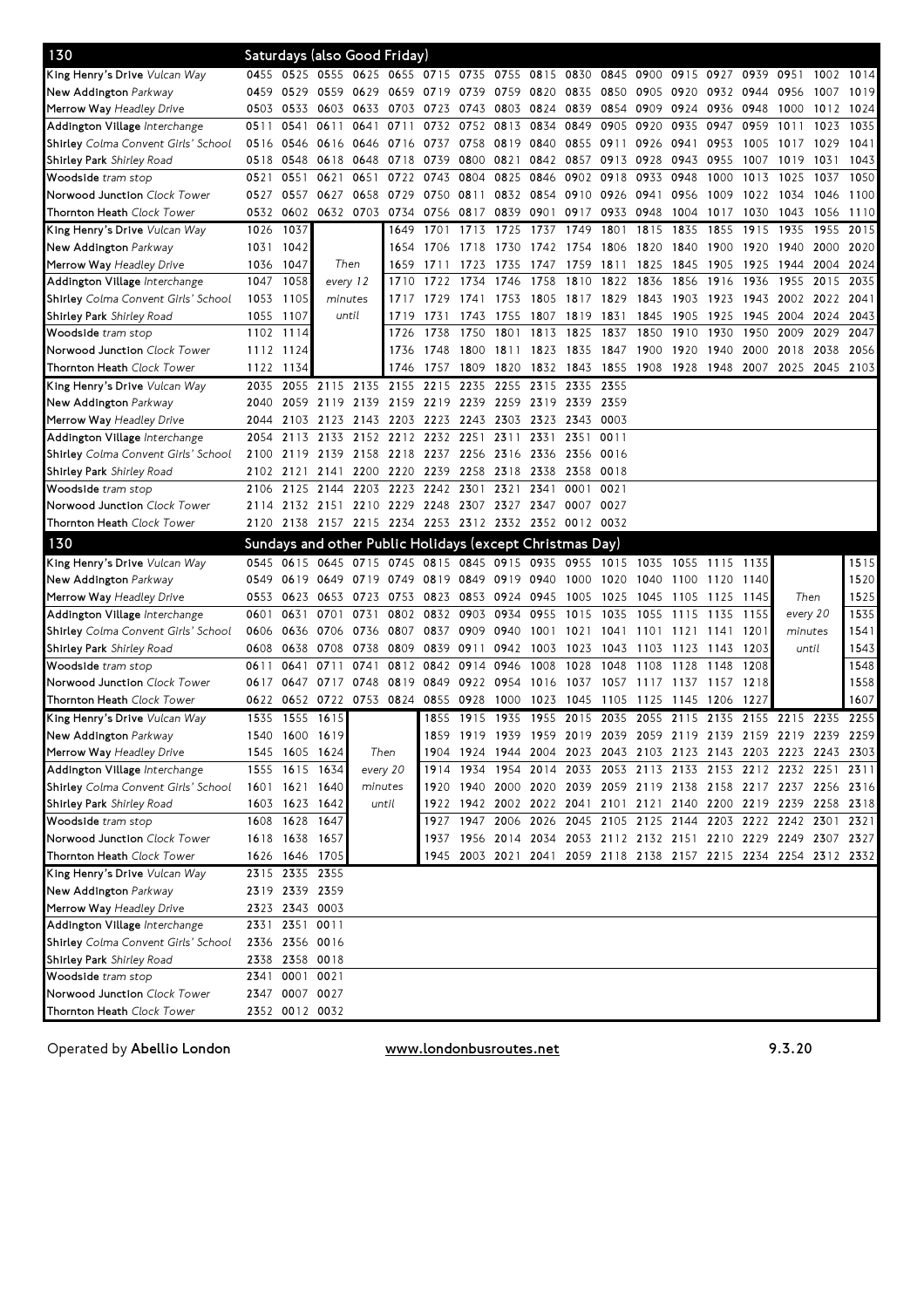## $130$  Thornton Heath – Shirley Park – New Addington

| 0525 0555 0615 0630 0645 0658<br>Thornton Heath Clock Tower<br>0859 0912 0925<br>0846<br>1401<br>Norwood Junction Clock Tower<br>0602 0623 0639 0654 0708<br>0909 0922 0934<br>0531<br>0856<br>1410<br>0609 0631 0648 0703 0718<br>Woodside tram stop<br>0537<br>Then<br>0906<br>0919 0932 0944<br>Then<br>1420<br>0654<br>0614 0637<br>0709<br>0724<br>every 12<br>0912<br>0925 0938<br>0950<br>1438<br>Shirley Park Shirley Road<br>0541<br>every 12<br>1426<br>0705 0720<br>0735<br>0936 0948<br>Addington Village Interchange<br>0551<br>0624 0647<br>minutes<br>0923<br>1000<br>1448<br>minutes<br>1436<br>0944 0956<br>Merrow Way Headley Drive<br>0630<br>0653<br>0711<br>0727<br>0743<br>until<br>0931<br>1008<br>until<br>0557<br>1444<br>New Addington Salcot Crescent<br>0602<br>0635<br>0658 0717<br>0734<br>0750<br>0938<br>0951 1003 1015<br>1451 | 1413 1425 1437<br>1422 1435 |      |
|-----------------------------------------------------------------------------------------------------------------------------------------------------------------------------------------------------------------------------------------------------------------------------------------------------------------------------------------------------------------------------------------------------------------------------------------------------------------------------------------------------------------------------------------------------------------------------------------------------------------------------------------------------------------------------------------------------------------------------------------------------------------------------------------------------------------------------------------------------------------|-----------------------------|------|
|                                                                                                                                                                                                                                                                                                                                                                                                                                                                                                                                                                                                                                                                                                                                                                                                                                                                 |                             |      |
|                                                                                                                                                                                                                                                                                                                                                                                                                                                                                                                                                                                                                                                                                                                                                                                                                                                                 |                             | 1448 |
|                                                                                                                                                                                                                                                                                                                                                                                                                                                                                                                                                                                                                                                                                                                                                                                                                                                                 | 1432 1445                   | 1458 |
|                                                                                                                                                                                                                                                                                                                                                                                                                                                                                                                                                                                                                                                                                                                                                                                                                                                                 | 1451                        | 1504 |
|                                                                                                                                                                                                                                                                                                                                                                                                                                                                                                                                                                                                                                                                                                                                                                                                                                                                 | 1501                        | 1514 |
|                                                                                                                                                                                                                                                                                                                                                                                                                                                                                                                                                                                                                                                                                                                                                                                                                                                                 | 1457 1510                   | 1523 |
|                                                                                                                                                                                                                                                                                                                                                                                                                                                                                                                                                                                                                                                                                                                                                                                                                                                                 | 1504 1517                   | 1530 |
| 0703 0722<br>King Henry's Drive Vulcan Way<br>0606<br>0639<br>0740 0756<br>0944<br>0956<br>1008<br>1020<br>1509<br>1456                                                                                                                                                                                                                                                                                                                                                                                                                                                                                                                                                                                                                                                                                                                                         | 1522                        | 1535 |
| Thornton Heath Clock Tower<br>1459<br>1859 1911<br>2035<br>1449<br>1823<br>1835<br>1847<br>1923<br>1935<br>1950<br>2005<br>2020<br>2050                                                                                                                                                                                                                                                                                                                                                                                                                                                                                                                                                                                                                                                                                                                         | 2105                        | 2120 |
| Norwood Junction Clock Tower<br>1912 1923<br>2015<br>2030<br>2045<br>2059<br>1501<br>1512<br>1836<br>1848<br>1900<br>1935 1947<br>2001                                                                                                                                                                                                                                                                                                                                                                                                                                                                                                                                                                                                                                                                                                                          | 2114                        | 2129 |
| 1523<br>Then<br>1922<br>1933<br>1945<br>2010<br>2024<br>2039<br>2053<br>Woodside tram stop<br>1511<br>1847<br>1859<br>1911<br>1957<br>2107                                                                                                                                                                                                                                                                                                                                                                                                                                                                                                                                                                                                                                                                                                                      | 2121                        | 2136 |
| 1529<br>1517<br>1853<br>1905<br>1917<br>1927<br>1938<br>1950<br>2001<br>2014<br>2028<br>2043<br>2057 2111<br><b>Shirley Park</b> Shirley Road<br>every 12                                                                                                                                                                                                                                                                                                                                                                                                                                                                                                                                                                                                                                                                                                       | 2124                        | 2139 |
| Addington Village <i>Interchange</i><br>1527<br>1539<br>minutes<br>1903<br>1915<br>1937<br>1948<br>2000<br>2024<br>2038<br>2053<br>2107<br>1927<br>2011<br>2120                                                                                                                                                                                                                                                                                                                                                                                                                                                                                                                                                                                                                                                                                                 | 2133                        | 2148 |
| Merrow Way Headley Drive<br>1536<br>1548<br>1924<br>1936<br>1946<br>1956<br>2008<br>2019<br>2032<br>2045<br>2100<br>2114<br>1912<br>2127<br>until                                                                                                                                                                                                                                                                                                                                                                                                                                                                                                                                                                                                                                                                                                               | 2140                        | 2155 |
| New Addington Salcot Crescent<br>1543<br>1555<br>1919<br>1930<br>1941<br>1951<br>2001<br>2013 2024<br>2037<br>2050 2105 2119 2132 2145 2200                                                                                                                                                                                                                                                                                                                                                                                                                                                                                                                                                                                                                                                                                                                     |                             |      |
| King Henry's Drive Vulcan Way<br>1946 1955 2005<br>1925 1935<br>2017 2028 2041 2054 2109 2123 2136 2148 2203<br>1549<br>1601                                                                                                                                                                                                                                                                                                                                                                                                                                                                                                                                                                                                                                                                                                                                    |                             |      |
| Thornton Heath Clock Tower<br>2205 2220<br>2235 2250<br>0005<br>2135<br>2150                                                                                                                                                                                                                                                                                                                                                                                                                                                                                                                                                                                                                                                                                                                                                                                    |                             |      |
| 2212 2227<br>2242 2256<br>0011<br>Norwood Junction Clock Tower<br>2158<br>2143                                                                                                                                                                                                                                                                                                                                                                                                                                                                                                                                                                                                                                                                                                                                                                                  |                             |      |
| 2205 2219<br>Then<br>0017<br>Woodside tram stop<br>2234<br>2248<br>2302<br>2150                                                                                                                                                                                                                                                                                                                                                                                                                                                                                                                                                                                                                                                                                                                                                                                 |                             |      |
| 2208<br>2222<br>2237<br>2251<br>2305<br>every 15<br>0020<br><b>Shirley Park</b> Shirley Road<br>2153                                                                                                                                                                                                                                                                                                                                                                                                                                                                                                                                                                                                                                                                                                                                                            |                             |      |
| 2216 2230<br>2245 2259<br>2313<br>0028<br>Addington Village Interchange<br>2201<br>minutes                                                                                                                                                                                                                                                                                                                                                                                                                                                                                                                                                                                                                                                                                                                                                                      |                             |      |
| Merrow Way Headley Drive<br>2223<br>2237<br>2252<br>2306 2320<br>until<br>0035<br>2208                                                                                                                                                                                                                                                                                                                                                                                                                                                                                                                                                                                                                                                                                                                                                                          |                             |      |
| New Addington Salcot Crescent<br>2227 2241 2256 2310 2324<br>0039<br>2213                                                                                                                                                                                                                                                                                                                                                                                                                                                                                                                                                                                                                                                                                                                                                                                       |                             |      |
| 2216 2230 2244 2259 2313 2327<br>King Henry's Drive Vulcan Way<br>0042                                                                                                                                                                                                                                                                                                                                                                                                                                                                                                                                                                                                                                                                                                                                                                                          |                             |      |
| 130<br>Mondays to Fridays (school holidays)                                                                                                                                                                                                                                                                                                                                                                                                                                                                                                                                                                                                                                                                                                                                                                                                                     |                             |      |
| Thornton Heath Clock Tower<br>0645 0658 0710 0722 0734<br>0525<br>0555<br>0615 0630<br>0859<br>0912<br>0925<br>0746<br>0846                                                                                                                                                                                                                                                                                                                                                                                                                                                                                                                                                                                                                                                                                                                                     | 0937                        | 0949 |
| Norwood Junction Clock Tower<br>0654 0707<br>0934<br>0531<br>0602<br>0623<br>0639<br>0719<br>0731<br>0743<br>0755<br>0855<br>0908 0921                                                                                                                                                                                                                                                                                                                                                                                                                                                                                                                                                                                                                                                                                                                          | 0946                        | 0958 |
| 0609<br>0631<br>0648<br>0703 0716<br>0741 0753<br>0805<br>Then<br>0918<br>0931<br>Woodside tram stop<br>0537<br>0729<br>0905                                                                                                                                                                                                                                                                                                                                                                                                                                                                                                                                                                                                                                                                                                                                    | 0944 0956                   | 1008 |
| 0614<br>0637<br>0654<br>0709<br>0735<br>0950<br>Shirley Park Shirley Road<br>0541<br>0722<br>0747<br>0759<br>0811<br>every 12<br>0911<br>0924<br>0937                                                                                                                                                                                                                                                                                                                                                                                                                                                                                                                                                                                                                                                                                                           | 1002                        | 1014 |
| 0821<br>Addington Village Interchange<br>0551<br>0624 0647<br>0704<br>0719<br>0732<br>0745<br>0757<br>0809<br>minutes<br>0921<br>0934<br>0947<br>1000                                                                                                                                                                                                                                                                                                                                                                                                                                                                                                                                                                                                                                                                                                           | 1012                        | 1024 |
|                                                                                                                                                                                                                                                                                                                                                                                                                                                                                                                                                                                                                                                                                                                                                                                                                                                                 | 1020                        | 1032 |
| Merrow Way Headley Drive<br>0557<br>0630<br>0653<br>0710<br>0725<br>0739<br>0752<br>0804<br>0817<br>0830<br>0930<br>0943<br>0956<br>1008<br>until                                                                                                                                                                                                                                                                                                                                                                                                                                                                                                                                                                                                                                                                                                               |                             |      |
| New Addington Salcot Crescent<br>0658 0716 0731<br>0759<br>0602 0635<br>0746<br>0811 0824<br>0838<br>0938<br>0951<br>1003                                                                                                                                                                                                                                                                                                                                                                                                                                                                                                                                                                                                                                                                                                                                       | 1015 1027                   | 1039 |
| King Henry's Drive Vulcan Way<br>0606 0639 0703 0721<br>0804 0816 0830<br>0844<br>0736 0751<br>0944<br>0956<br>1008                                                                                                                                                                                                                                                                                                                                                                                                                                                                                                                                                                                                                                                                                                                                             | 1020 1032 1044              |      |
| Thornton Heath Clock Tower<br>1001<br>1413<br>1425<br>1449<br>1459<br>1859<br>1911<br>1401<br>1437<br>1823<br>1835<br>1847                                                                                                                                                                                                                                                                                                                                                                                                                                                                                                                                                                                                                                                                                                                                      | 1923                        | 1935 |
| Norwood Junction Clock Tower<br>1010<br>1435<br>1448<br>1836<br>1848<br>1900<br>1912<br>1410<br>1422<br>1501<br>1512<br>1923                                                                                                                                                                                                                                                                                                                                                                                                                                                                                                                                                                                                                                                                                                                                    | 1935                        | 1947 |
| Then<br>Then<br>Woodside tram stop<br>1020<br>1432<br>1445 1458 1511<br>1523<br>1847<br>1859<br>1911<br>1922<br>1933<br>1420                                                                                                                                                                                                                                                                                                                                                                                                                                                                                                                                                                                                                                                                                                                                    | 1945                        | 1957 |
| 1026<br>1438<br>1451<br>1504<br>1517<br>1529<br>1917<br>1927<br>1938<br>Shirley Park Shirley Road<br>every 12<br>1426<br>every 12<br>1853<br>1905                                                                                                                                                                                                                                                                                                                                                                                                                                                                                                                                                                                                                                                                                                               | 1950                        | 2001 |
| 1036<br>1436<br>1448<br>1501<br>1514 1527<br>1539<br>1903<br>1915 1927<br>1937<br>1948<br>minutes<br>minutes                                                                                                                                                                                                                                                                                                                                                                                                                                                                                                                                                                                                                                                                                                                                                    | 2000                        | 2011 |
| Addington Village Interchange<br>1044<br>1523<br>Merrow Way Headley Drive<br>until<br>1444<br>1457<br>1510<br>1536<br>1548<br>until<br>1912<br>1924<br>1936<br>1946<br>1956                                                                                                                                                                                                                                                                                                                                                                                                                                                                                                                                                                                                                                                                                     | 2008                        | 2019 |
| 1051                                                                                                                                                                                                                                                                                                                                                                                                                                                                                                                                                                                                                                                                                                                                                                                                                                                            |                             |      |
| 1919 1930 1942 1952 2002 2013 2024<br>New Addington Salcot Crescent<br>1451 1504 1517 1530 1543 1555                                                                                                                                                                                                                                                                                                                                                                                                                                                                                                                                                                                                                                                                                                                                                            |                             |      |
| 1056<br>1456 1509 1522 1535 1549 1601<br>1925 1935 1947 1957 2006 2017 2028<br>King Henry's Drive Vulcan Way                                                                                                                                                                                                                                                                                                                                                                                                                                                                                                                                                                                                                                                                                                                                                    |                             |      |
| 1950 2005 2020 2035 2050 2105 2120 2135 2150 2205 2220 2235 2250<br>Thornton Heath Clock Tower<br>0005                                                                                                                                                                                                                                                                                                                                                                                                                                                                                                                                                                                                                                                                                                                                                          |                             |      |
| 2001 2015 2030 2045 2059 2114 2129 2143 2158 2212 2227 2242 2256<br>Norwood Junction Clock Tower<br>0011<br>2010 2024 2039 2053 2107 2121 2136 2150 2205 2219 2234 2248 2302<br>Then<br>0017                                                                                                                                                                                                                                                                                                                                                                                                                                                                                                                                                                                                                                                                    |                             |      |
| Woodside tram stop<br>2014 2028 2043 2057 2111 2124 2139 2153 2208 2222 2237 2251 2305<br>every 15<br>0020                                                                                                                                                                                                                                                                                                                                                                                                                                                                                                                                                                                                                                                                                                                                                      |                             |      |
| Shirley Park Shirley Road<br>Addington Village Interchange<br>2024 2038 2053 2107 2120 2133 2148 2201 2216 2230 2245 2259 2313<br>0028<br>minutes                                                                                                                                                                                                                                                                                                                                                                                                                                                                                                                                                                                                                                                                                                               |                             |      |
| 2032 2045 2100 2114 2127 2140 2155 2208 2223 2237 2252 2306 2320<br>0035<br>until                                                                                                                                                                                                                                                                                                                                                                                                                                                                                                                                                                                                                                                                                                                                                                               |                             |      |
| Merrow Way Headley Drive<br>2037 2050 2105 2119 2132 2145 2200 2213 2227 2241 2256 2310 2324<br>0039<br>New Addington Salcot Crescent                                                                                                                                                                                                                                                                                                                                                                                                                                                                                                                                                                                                                                                                                                                           |                             |      |